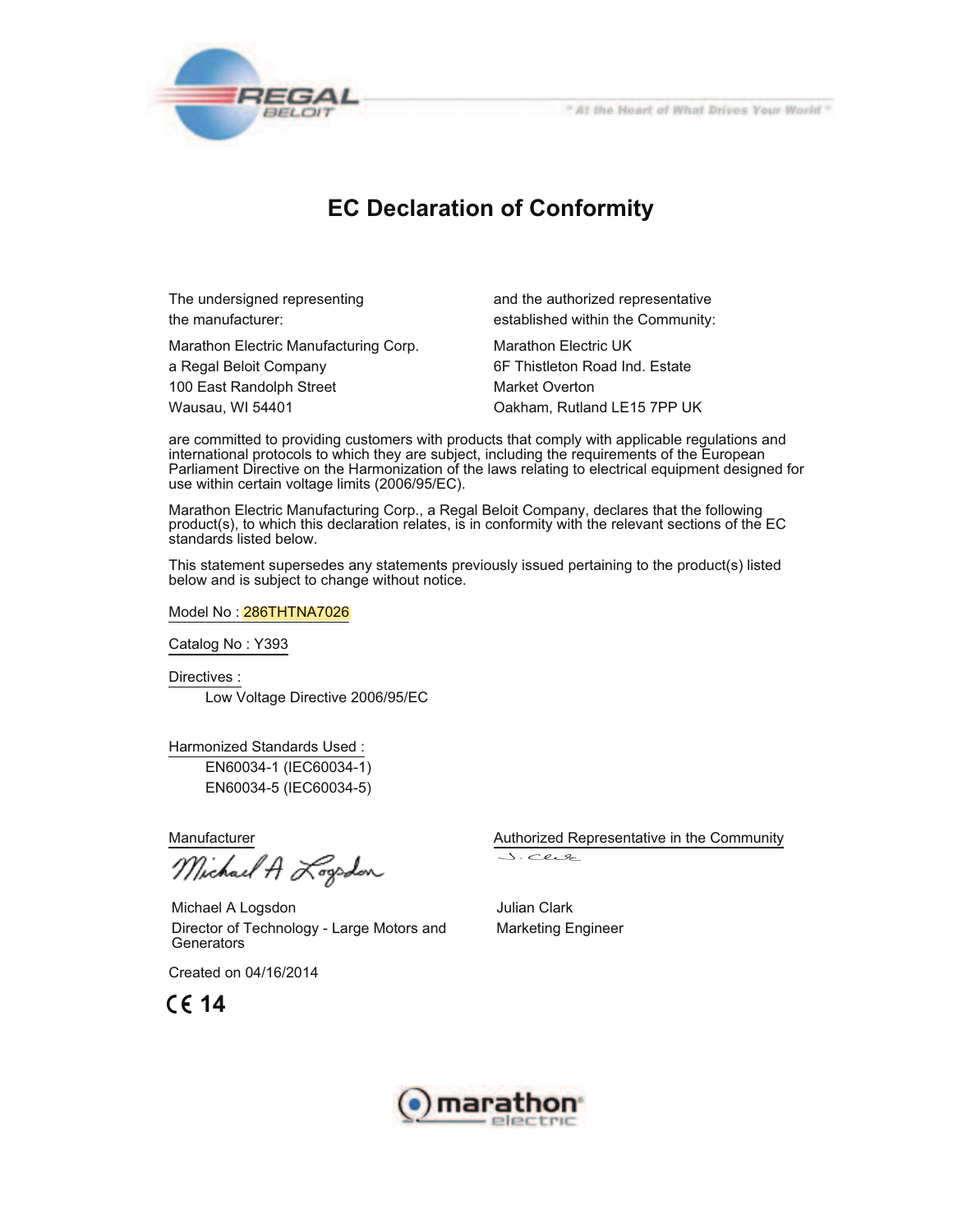

December 6, 2016

## **STATEMENT OF COMPLIANCE WITH EUROPEAN UNION DIRECTIVE 2011/65/EU**

## Dear Regal Beloit America, Inc. Customer

Regal Beloit America, Inc. is committed to providing customers with products that comply with applicable regulations and international protocols to which they are subject, including the requirements of the European Union Directive on the Restriction of the use of Certain Hazardous Substances in Electrical and Electronic Equipment 2011/65/EU ("RoHS Recast Directive").

Regal Beloit America, Inc. hereby states that the substances restricted by the RoHS Recast Directive are either not used in the product(s) listed below in amounts exceeding the maximum permitted levels or are not intentionally added to the materials used in the product(s) in amounts exceeding the maximum permitted levels. To the best of our knowledge, none of our suppliers use the restricted substances in amounts exceeding maximum permitted levels in the raw materials they provide or to manufacture their products. This statement is based on information provided by our suppliers. Please note that Regal Beloit America, Inc. and its suppliers do not analyze its products for substances not purposely added. Trace amounts of any chemical and substance might be found as impurities in any product.

Regal Beloit America, Inc. will make reasonable attempts to notify its customers of changes to raw materials or processes that may cause a product to fail to comply as we learn of such situations.

|                          | <b>RoHS Exemptions</b> |
|--------------------------|------------------------|
| <b>Regal Part Number</b> | Claimed                |
| 056T34F5940              |                        |
| 143TTFR16053             |                        |
| 145TTFR6078              |                        |
| 143TTFR5582              |                        |
| 145TTFR16331             |                        |
| 182TTFW6076              |                        |
| 145TTFR3002              |                        |
| 145TTFR16329             |                        |
| 184TTFW6076              |                        |
| 182TTFW6001              |                        |
| 182TTFW6026              | 6(a), 6(b)             |
| 213TTFW6076              | 6(a), 6(b)             |
| 184TTFW6001              |                        |
| 184TTFW6026              | 6(a), 6(b)             |
| 215TTFW6076              | $6(a)$ , $6(b)$        |
| 213TTFW6001              | 6(a), 6(b)             |
| 213TTFW16039             | 6(a), 6(b)             |
| 215TTFW6001              | 6(a), 6(b)             |
| 215TTFW16047             | 6(a), 6(b)             |
| 254TTFNA6026             |                        |
| 256TTFNA6026             |                        |
| 286TTFNA6026             |                        |

This statement supersedes any statements previously issued pertaining to the parts listed below. This statement is subject to change without notice.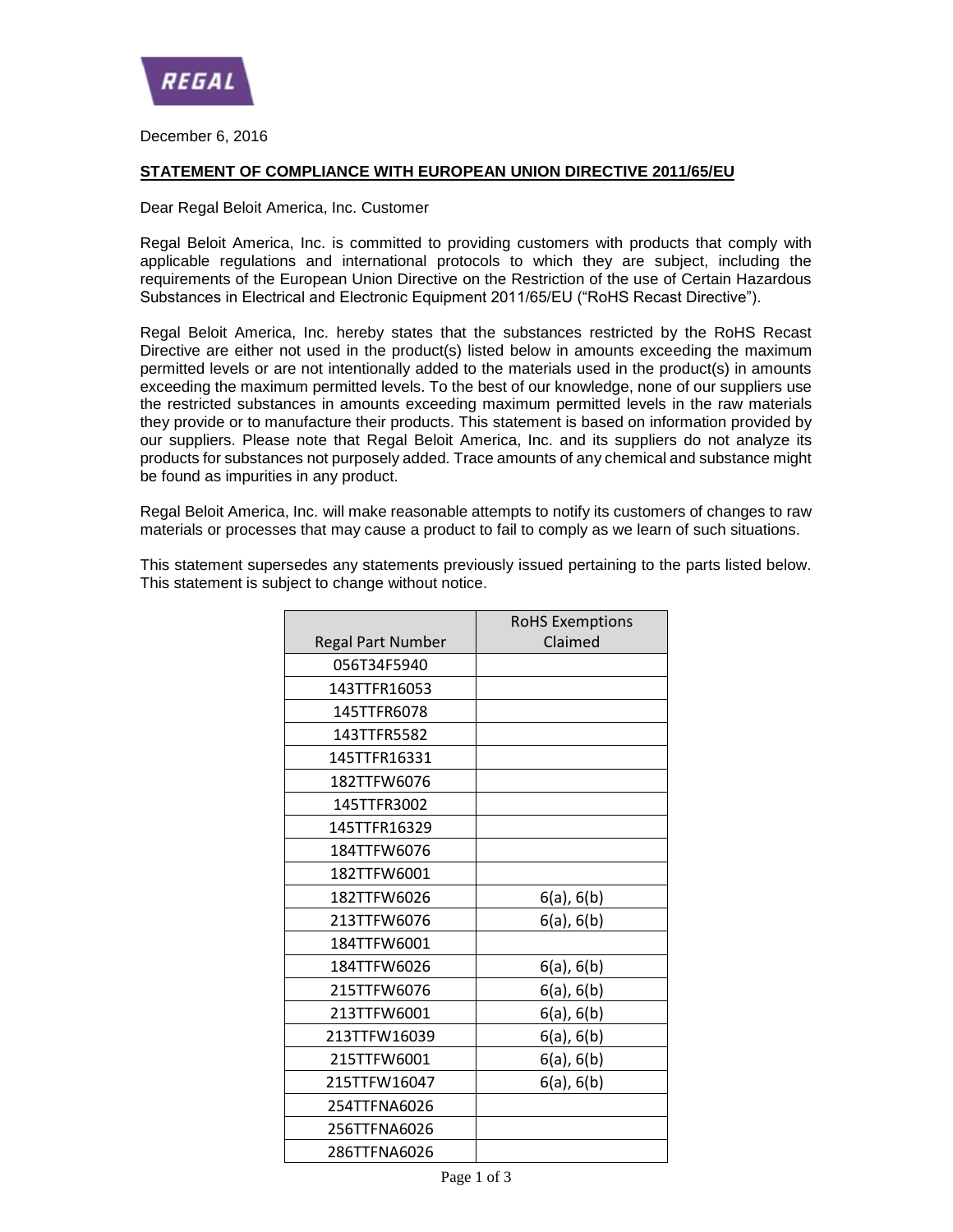

| 324TTFS6026  |                          |
|--------------|--------------------------|
| 326TTFS6026  |                          |
| 364TTFS6036  |                          |
| 365TTFS6036  |                          |
| 405TTFS6036  |                          |
| 254TTFNA6030 |                          |
| 256TTFNA6030 |                          |
| 324TTFS6030  |                          |
| 326TTFS6030  |                          |
| 364TTFS6040  |                          |
| 405TTFS6040  |                          |
| 365TTFS6040  |                          |
| 184THFW7726  |                          |
| 182THFW7729  |                          |
| 056H17T15526 |                          |
| 056H17T15528 |                          |
| 056H17T15527 |                          |
| 145THTR15540 |                          |
| 145THTN17034 |                          |
| 182THTY17041 |                          |
| 184THTY17038 |                          |
| 056H17F2017  |                          |
| 056H17F2021  |                          |
| 056H17T2001  |                          |
| 056H17T2011  |                          |
| 286THTNA7026 | $6(a)$ , 7 $(a)$         |
| 056H17T2013  |                          |
| 056H17T2017  |                          |
| 324THFPA8038 | $6(a)$ , $6(c)$ , $7(a)$ |
| 326THFPA8038 | $6(a)$ , $6(c)$ , $7(a)$ |
| 056H17T5301  |                          |
| 056H17T5302  |                          |
| 056H17T5311  |                          |
| 143THTR5326  |                          |
| 145THFR5329  |                          |
| 184THTL7776  |                          |
| 182THTY7726  |                          |
| 213THTL7776  | $6(a)$ , 7 $(a)$         |
| 184THTY7726  |                          |
| 213THTL7726  | $6(a)$ , $7(a)$          |
| 254THTL5776  |                          |
| 215THTL7726  | $6(a)$ , 7 $(a)$         |
| 256THTL5776  |                          |
| 254THTL5726  |                          |
| 145THTN6046  |                          |